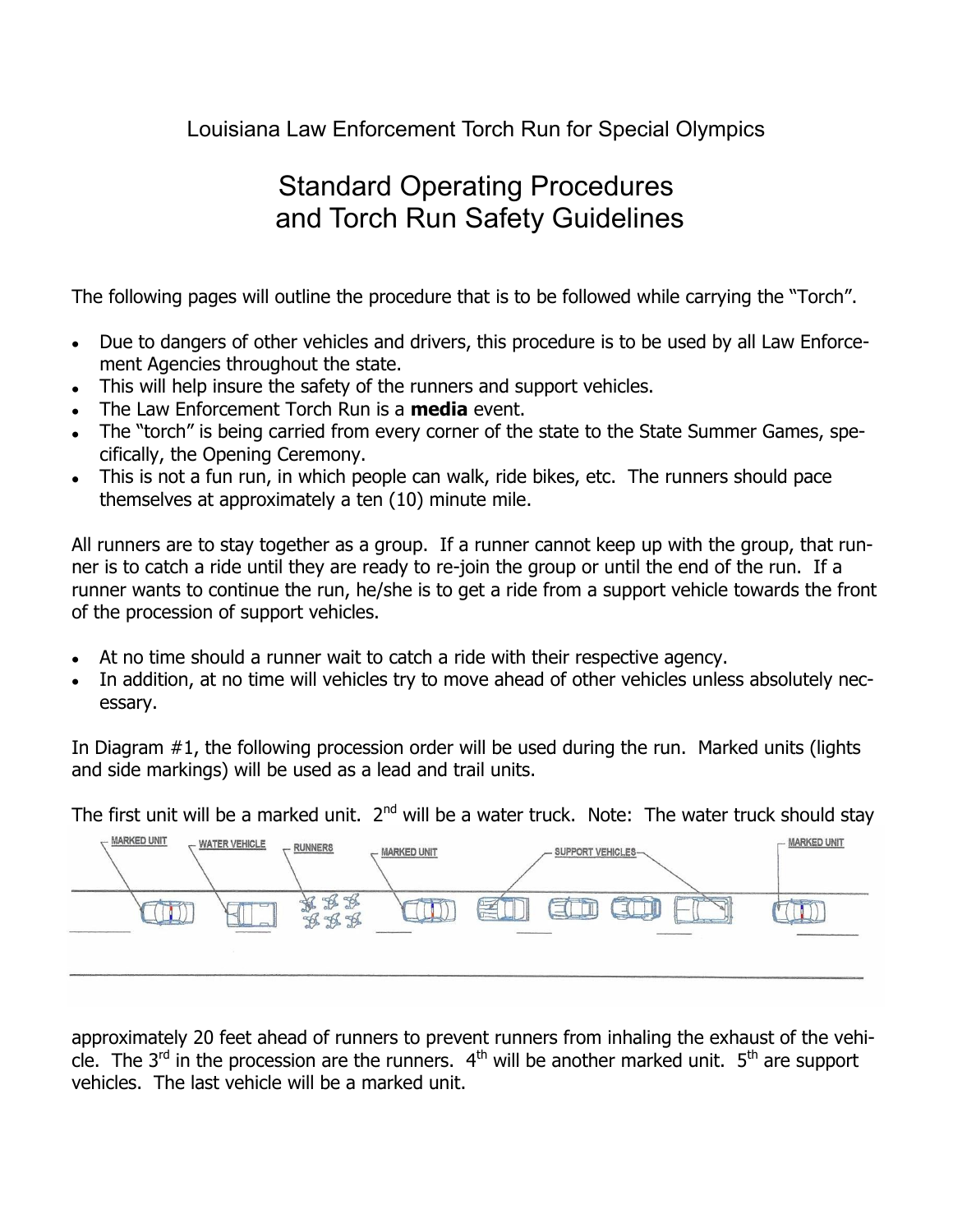In Diagram #2a & #2b, the following procedures will be followed when entering in a city or town. All intersections will be blocked by marked unites prior to the lead unit arriving at that intersection. These marked unites will stay at that intersection until the last unit passes. Marked units will stop all traffic at lighted intersections prior to the lead unit arriving and will hold that position until the last marked unit passes.

If possible, use local law enforcement units to block intersections and traffic lights and use other law enforcement agencies to escort the procession. Remember to use extreme caution when stopping traffic at these intersections.

Diagram #2a displays the procession of the run occupying a "single" lane.



Diagram #2b displays the procession of the run occupying "double" lanes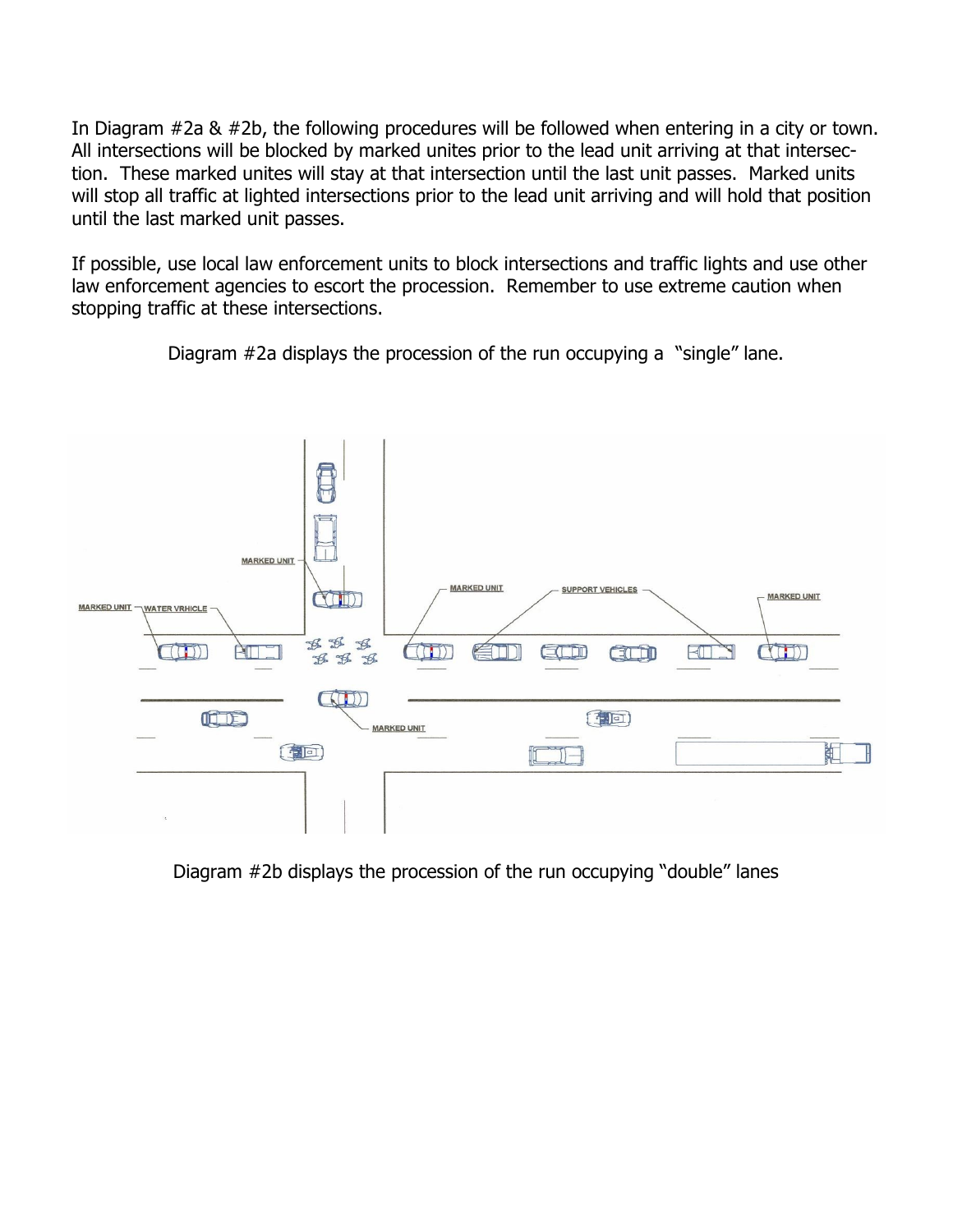

In Diagrams #3a & 3b, marked units will block the merging traffic or the inside lane of traffic the runners are merging into.



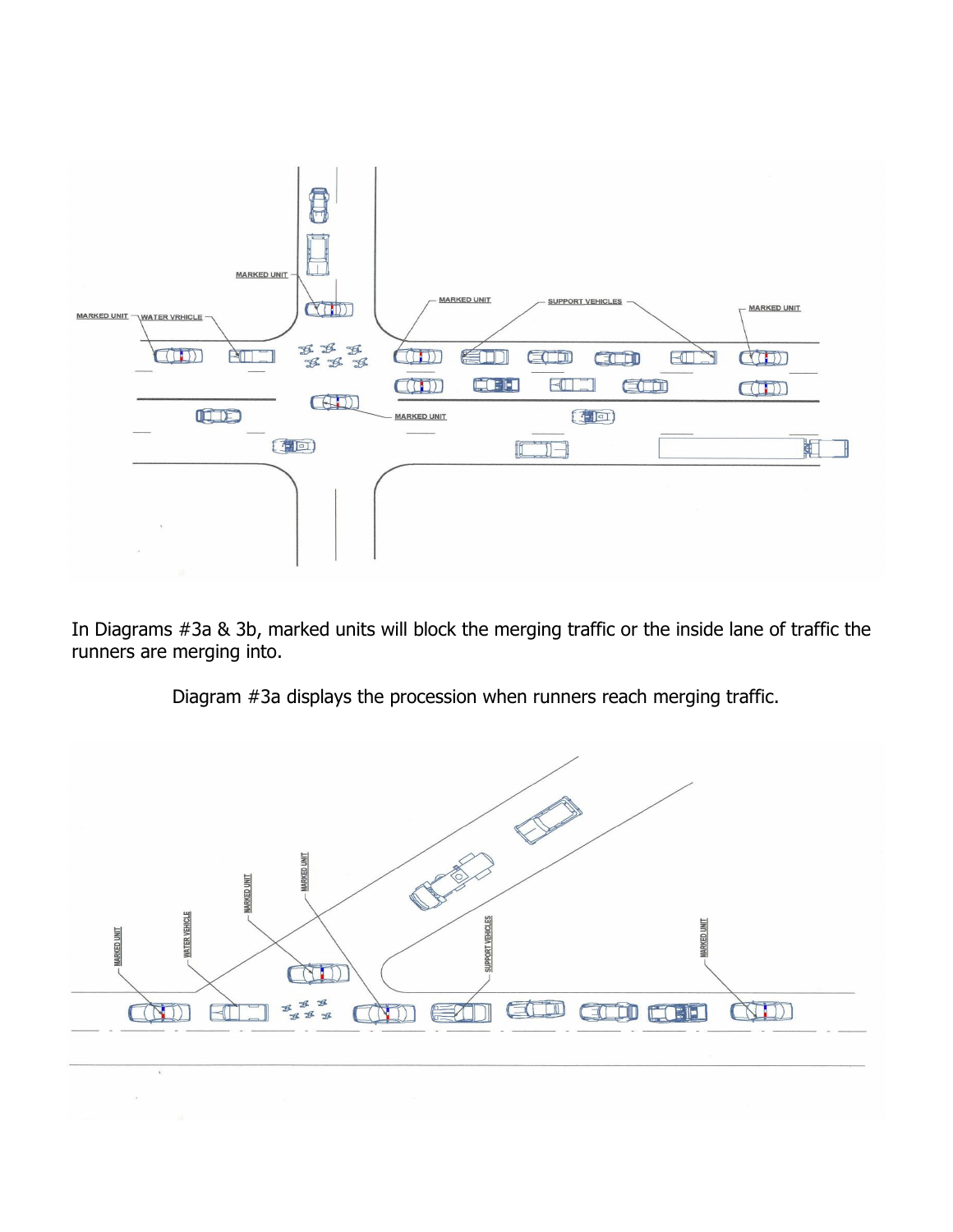Diagram #3b displays the procession when the runners are merging into traffic In Diagram #4, while the procession is on an open highway, runners are to stay in a group and



run close to the shoulder of the road. At no time should the trailing marked unit and support vehicles be more than 2 car links behind the runners. In addition, there are to be no gaps in the procession line.

Notes: